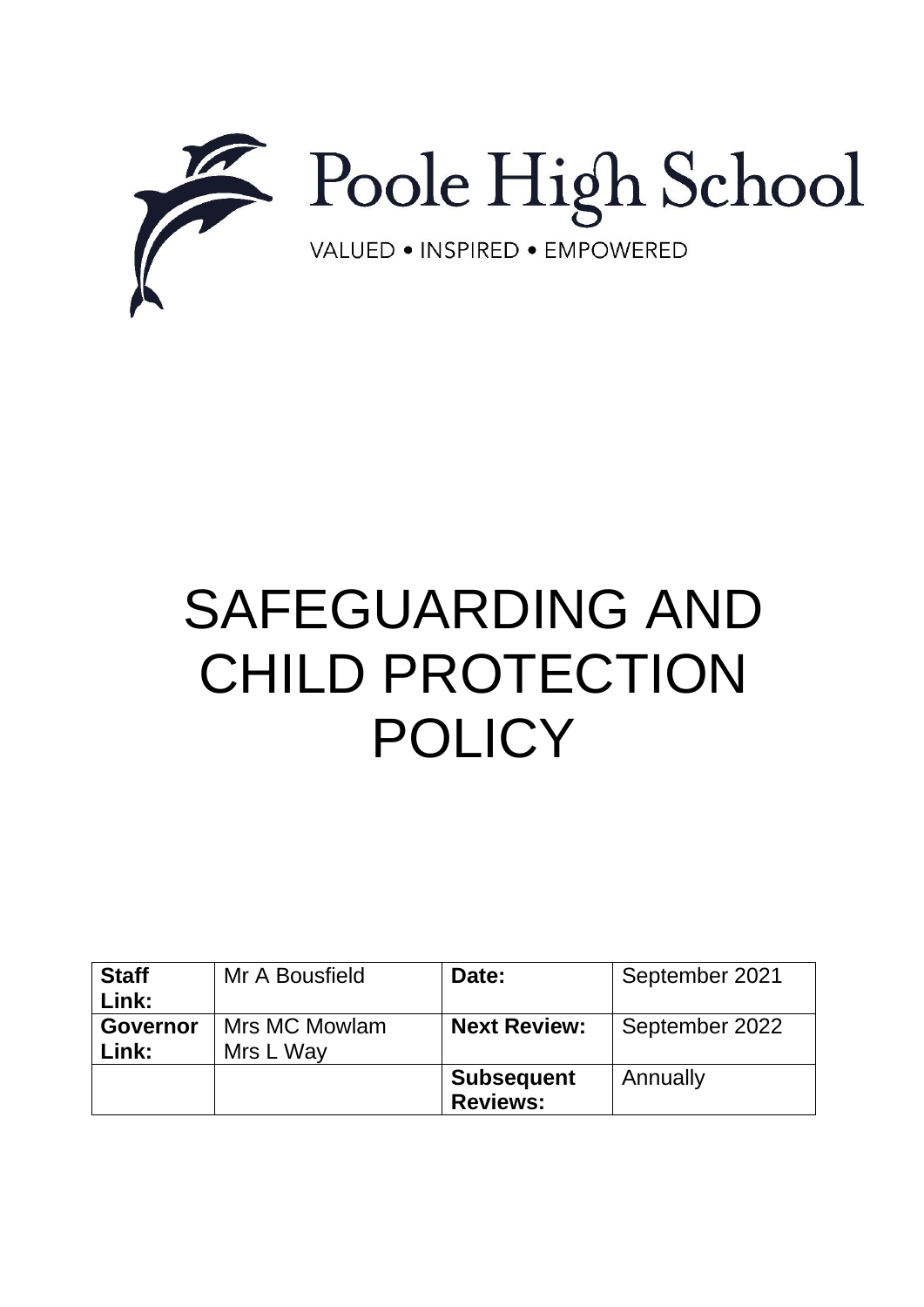# **Contents**

- 1. Policy Statement
- 2. Legislation
- 3. Confidentiality
- 4. Roles and Responsibilities
- 5. Definitions
- 6. Procedures
	- 6.1 Record Keeping
	- 6.2 Training
	- 6.3 Education
	- 6.4 Communication
	- 6.5 Safer Working Practice
	- 6.6 Designated Safeguarding Lead Cover
	- 6.7 Managing Allegations against Staff Including Supply Teachers and volunteers
- 7 Recognising Issues
	- 7.1 Supporting children with SEND
	- 7.2 Abuse
	- 7.3 Criminal Exploitation
	- 7.4 Child Sexual Exploitation
	- 7.5 Children Missing Education
	- 7.6 Domestic Violence
	- 7.7 Drugs
	- 7.8 E Safety
	- 7.9 Fabricated and Induced Illness
	- 7.10 Female Genital Mutilation
	- 7.11 Honour-based Violence
	- 7.12 Peer-on-Peer abuse, including sexting
	- 7.13 Prevent Duty
	- 7.14 Private Fostering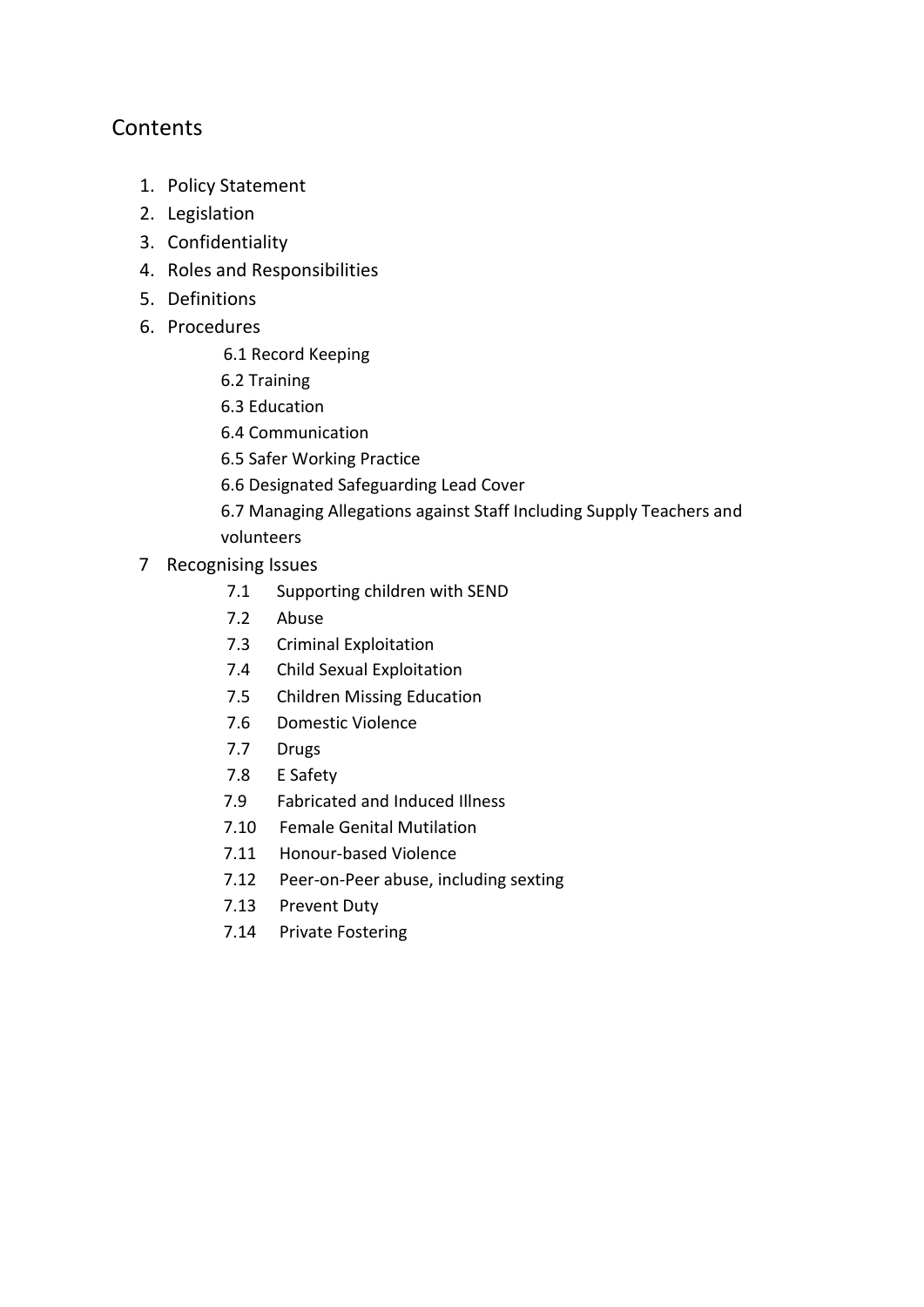# **1. Policy Statement**

At Poole High School we will actively seek to safeguard all students in our care, their families, their siblings and other members of our community.

Poole High School is committed to providing the highest possible standards in regard to all safeguarding issues. We recognise that all adults, including temporary staff, volunteers and governors, have a full and active part to play in protecting our pupils from harm, and that the child's welfare is our paramount concern.

The school aims to ensure that:

- Appropriate action is taken in a timely manner to safeguard and promote children's welfare
- All staff are aware of their statutory responsibilities with respect to safeguarding
- Staff are properly trained in recognising and reporting safeguarding issues.

The school recognises that its first responsibility is the protection of children from harm and that our systems and working practices must put safeguarding as our top priority. The school also recognises that safeguarding is everyone's responsibility.

The aims of this policy are to ensure the school is fully involved in ensuring that children are:

- Protected from maltreatment
- Protected from impaired health or development
- Given the skills to have positive life chances and the opportunity to make choices.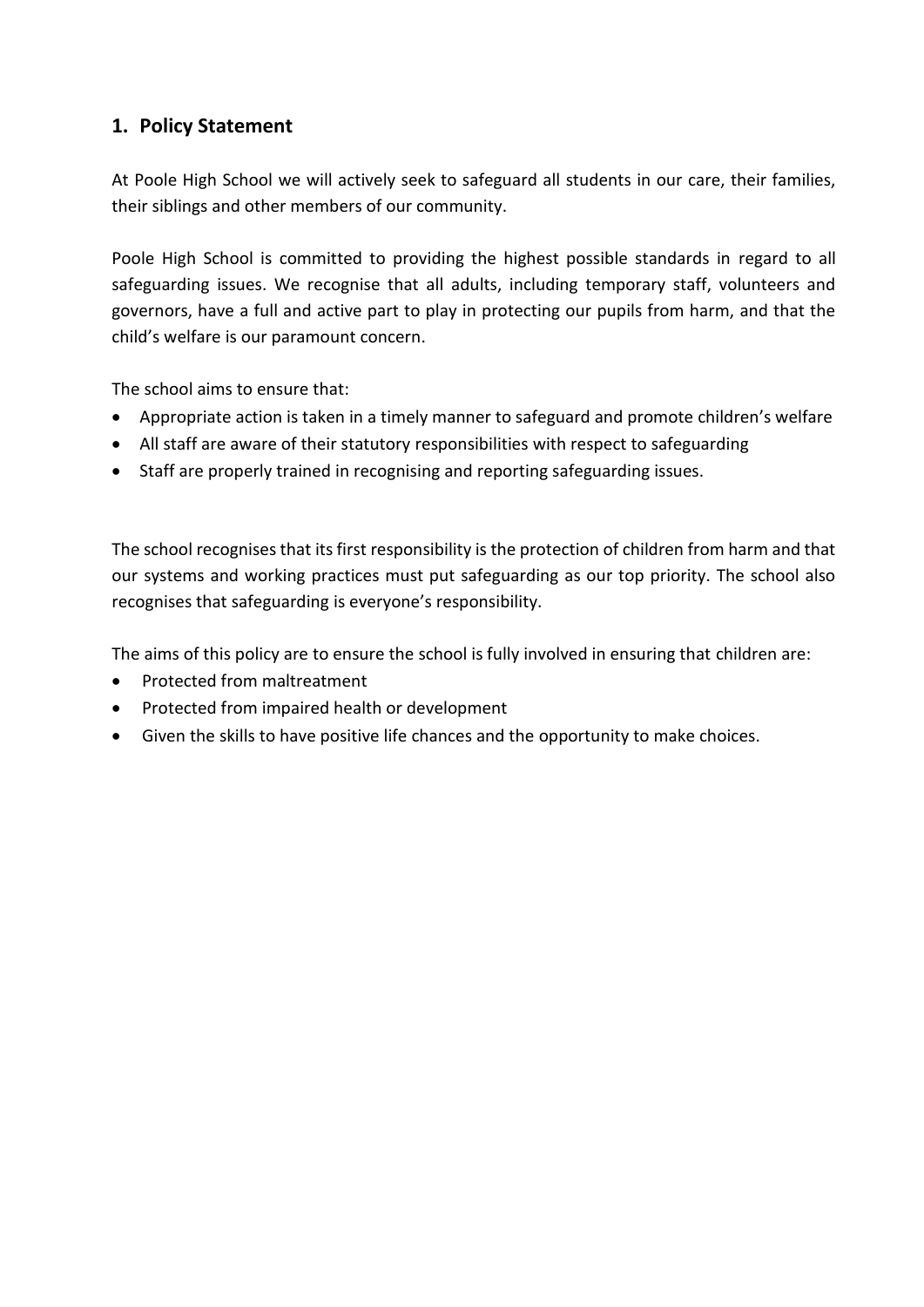# **2. Legislation**

This policy is based on the following legislation and guidance which we fully recognise.

- Keeping Children Safe in Education (2021)
- Working Together to Safeguard Children (2018)
- Education Act 2002 Section 175
- The School Staffing (England) Regulations (2009)
- The Children Act (1989) with (2004) Amendment
- What to do if you're worried a child is being abused (2015)
- Safeguarding Vulnerable Groups Act (2006) Schedule 4
- Statutory guidance on the Prevent duty under the Counter Terrorism and Securities Act (2015)
- OFSTED's Research and analysis Review of sexual abuse in schools and colleges (2021)
- Female Genital Mutilation Act (2003) Section 5B(11)
- Statutory Guidance on Female Genital Mutilation
- The Rehabilitation of offenders Act (1974)

# **3. Confidentiality**

Poole High School is committed to protecting the confidential and sensitive nature of the safeguarding information that we are presented with. We ensure that information is shared with all necessary agencies and appropriate permission is sought where necessary.

Emails being sent outside of the school network containing any information that could identify a child or adult will be sent by secure email, where a secure end-to-end system is not authorised.

All safeguarding information will be stored securely where only DSLs and safeguarding L2 trained staff can access it. Chronologies will be kept within this secure network area and additionally will have a password.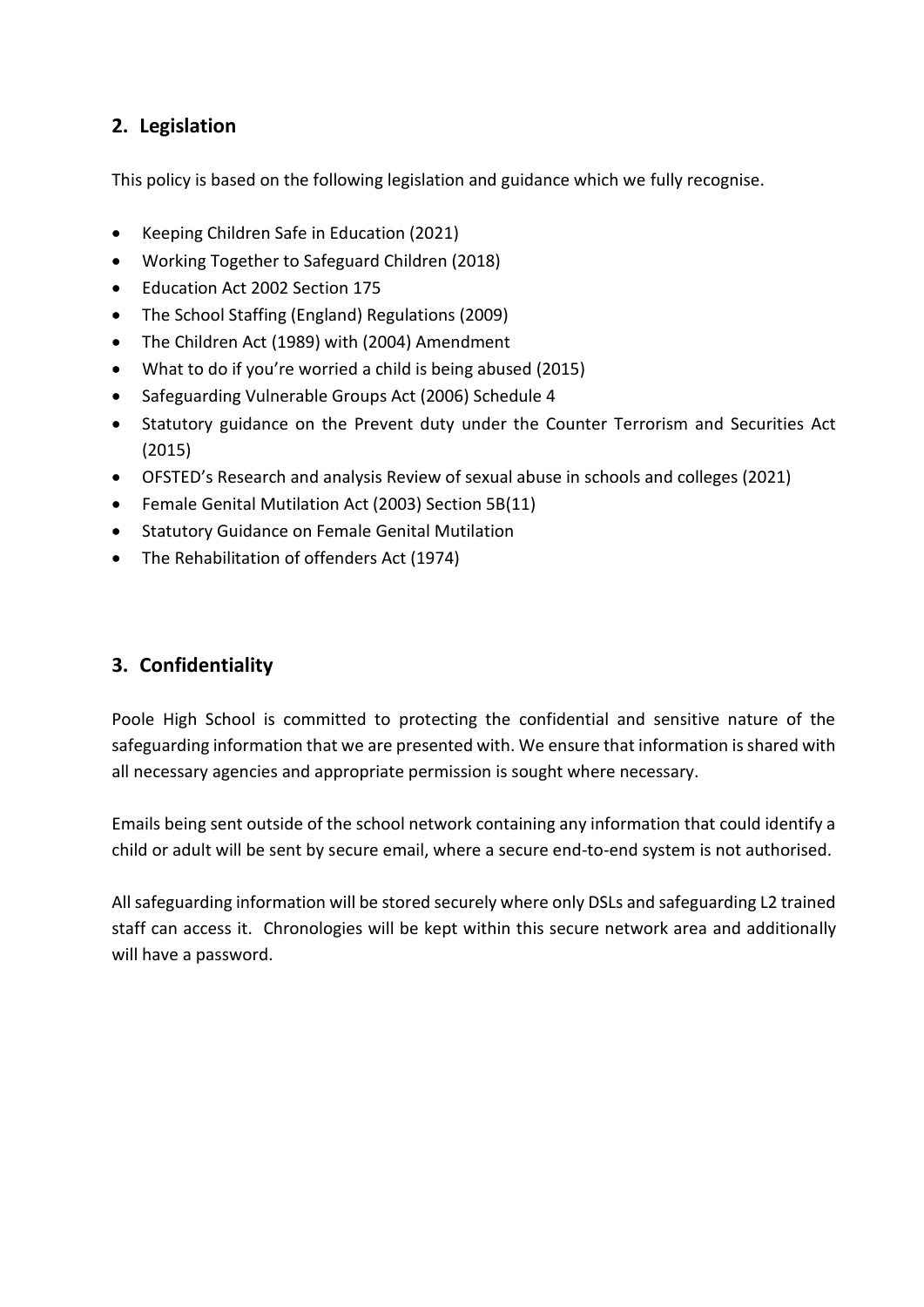# **4. Roles and Responsibilities**

Key safeguarding members of staff:

| Headteacher                          | Mr Paul Gray                            |  |
|--------------------------------------|-----------------------------------------|--|
| Safeguarding governors               | Mrs Marie-Claire Mowlam, Mrs Louisa Way |  |
| Designated Safeguarding Lead         | Mr Adam Bousfield                       |  |
| Reserve Designated Safeguarding Lead | Mrs Sian Phillips                       |  |
| Deputy Designated Safeguarding Lead  | Ms Jane Bethell                         |  |
| Deputy Designated Safeguarding Lead  | Mrs Sue Orchard                         |  |
| Deputy Designated Safeguarding Lead  | Mr Sam Bury                             |  |
| Deputy Designated Safeguarding Lead  | Mrs Vicki Stillman                      |  |
| Prevent Lead                         | Ms Jane Bethell                         |  |
| <b>ESafety Champion</b>              | Mr Adam Bousfield                       |  |
| Anti-Bullying Champion               | Mr Sam Bury                             |  |

Safeguarding and child protection is **everyone's** responsibility. This policy applies to all staff, volunteers and governors in the school and is consistent with the procedures of our safeguarding partners. Our policy and procedures also apply to extended school and off-site activities.

# **All staff**

All staff will read and understand part 1 and Annex A of the Department for Education's statutory safeguarding guidance, Keeping Children Safe in Education, and review this guidance at least annually.

All staff will be aware of:

- Our systems which support safeguarding, including this child protection and safeguarding policy, the staff code of conduct, the role and identity of the designated safeguarding lead (DSL) and deputies, the behaviour policy, and the safeguarding response to children who go missing from education. This is held in their red safeguarding folders and the staff handbook.
- The early help process and their role in it, including identifying emerging problems, liaising with the DSL, and sharing information with other professionals to support early identification and assessment.
- The process for making referrals to local authority children's social care including the role they might be expected to play.
- What to do if they identify a safeguarding issue or a child tells them they are being abused or neglected, including specific issues such as FGM, and how to maintain an appropriate level of confidentiality while liaising with relevant professionals.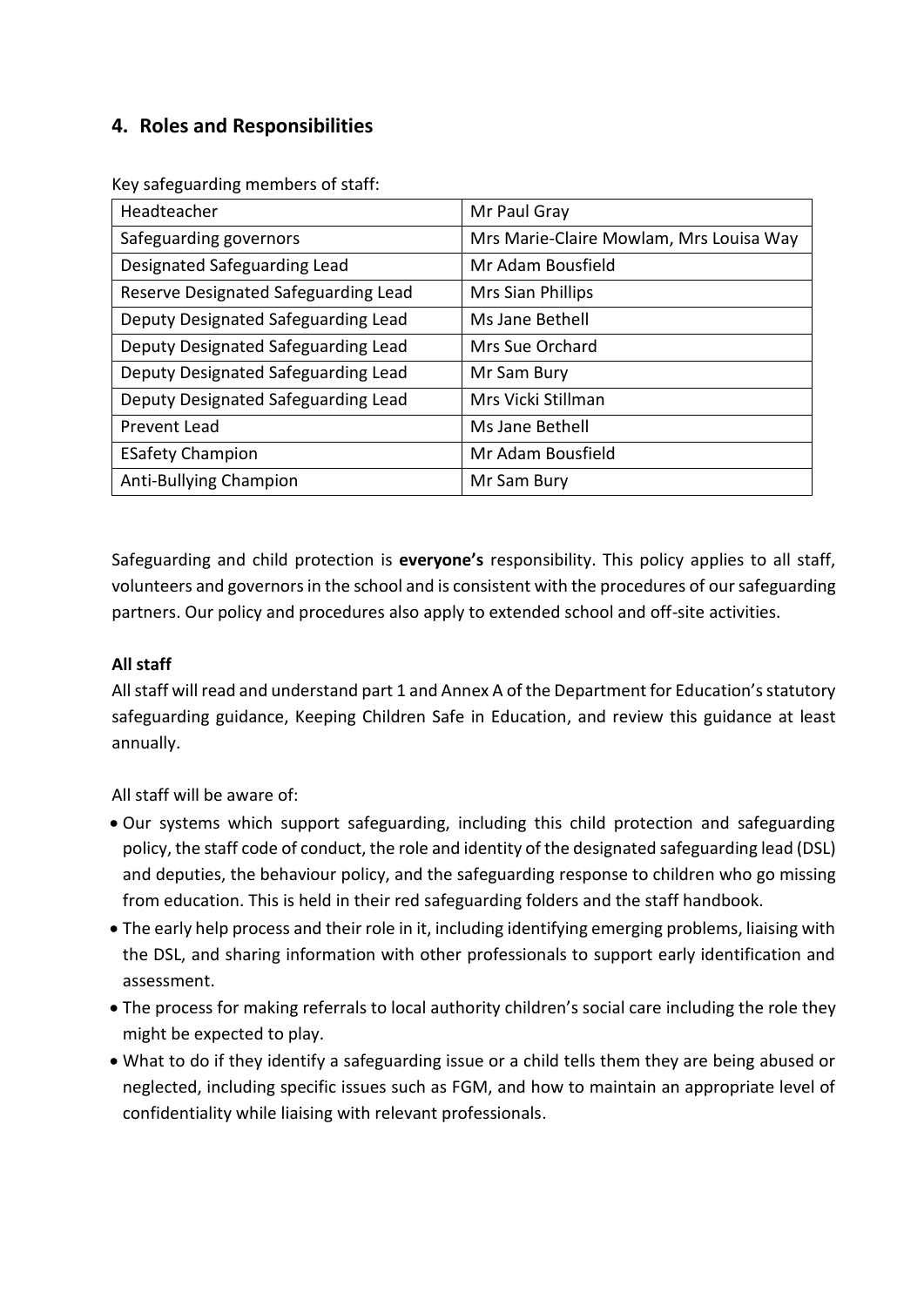• The signs of different types of abuse and neglect, as well as specific safeguarding issues, such as child sexual exploitation (CSE), indicators of being at risk from or involved with serious violent crime, FGM and radicalisation.

# **The designated safeguarding lead (DSL)**

The DSL is a member of the senior leadership team. Our DSL is Sian Phillips, Deputy Headteacher. The DSL takes lead responsibility for child protection and wider safeguarding. During term time, the DSL will be available during school hours for staff to discuss any safeguarding concerns. When the DSL is absent, the reserve and deputies will act as cover.

The DSL will be given the time, funding, training, resources and support to:

- Provide advice and support to other staff on child welfare and child protection matters
- Take part in strategy discussions and inter-agency meetings and/or support other staff to do so
- Contribute to the assessment of children
- Refer suspected cases, as appropriate, to the relevant body (local authority children's social care, Channel programme, Disclosure and Barring Service, and/or police), and support staff who make such referrals directly

The DSL will also keep the head teacher informed of any issues, and liaise with local authority case managers and designated officers for child protection concerns as appropriate.

The full responsibilities of the DSL and deputies are set out in their job description.

# **The governing body**

The governing body will approve this policy at each review, ensure it complies with the law and hold the head teacher to account for its implementation.

The governing body will appoint a link governor to monitor the effectiveness of this policy in conjunction with the full governing board. Our link governors are Mrs Marie-Claire Mowlam and Mrs Louisa Way. This is always a different person from the DSL.

The chair of governors will act as the 'case manager' in the event that an allegation of abuse is made against the headteacher, where appropriate.

All governors will read Keeping Children Safe in Education and complete regular safeguarding training.

# **The headteacher**

The headteacher is responsible for the implementation of this policy, including:

- Ensuring that staff (including temporary staff) and volunteers are informed of our systems which support safeguarding, including this policy, as part of their induction
- Communicating this policy to parents when their child joins the school and via the school website
- Ensuring that the DSL has appropriate time, funding, training and resources, and that there is always adequate cover if the DSL is absent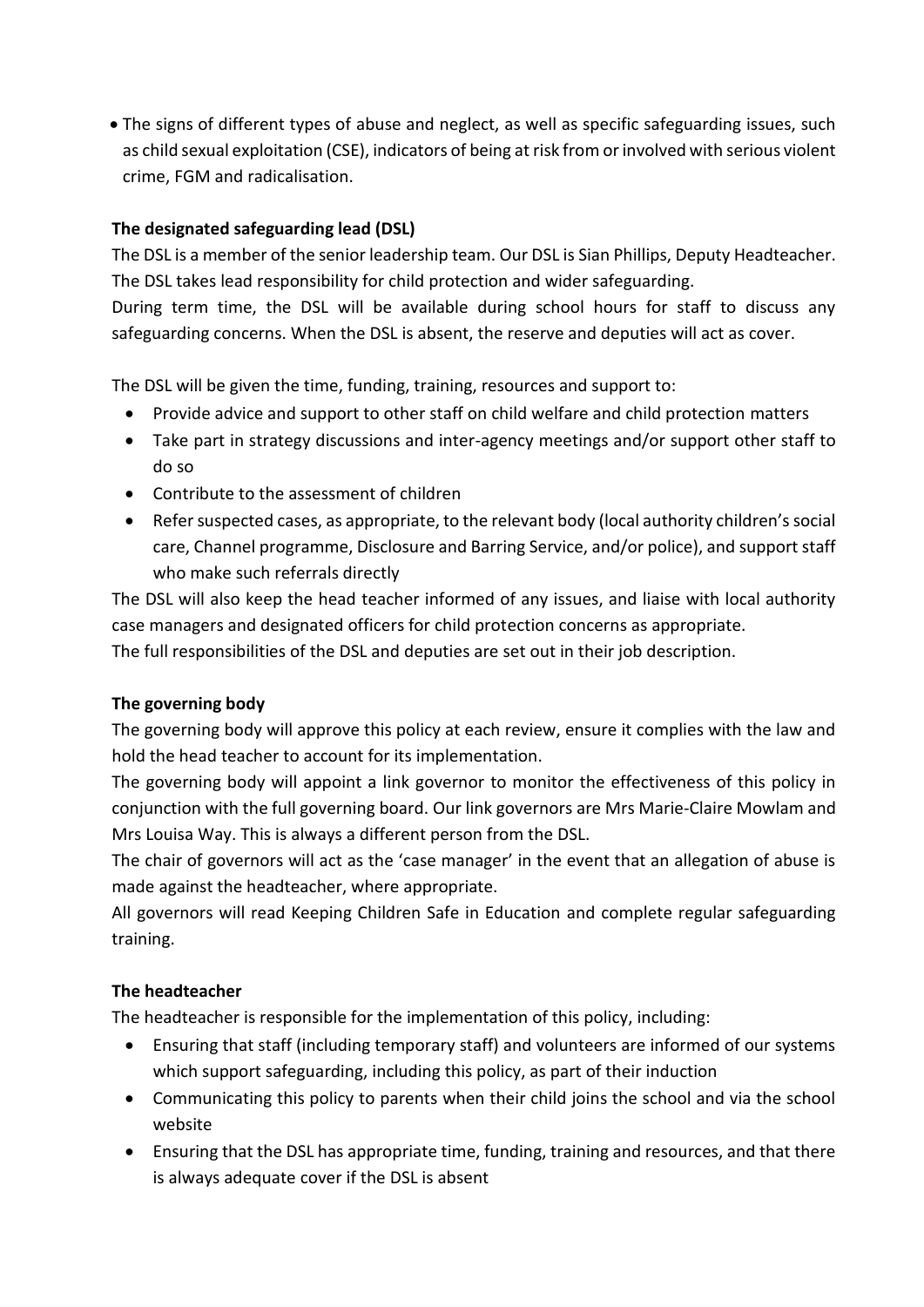- Ensuring that all staff undertake appropriate safeguarding and child protection training and update this regularly
- Acting as the 'case manager' in the event of an allegation of abuse made against another member of staff or volunteer.

# **5. Definitions**

Safeguarding and promoting the welfare of children means:

- Protecting children from maltreatment
- Preventing impairment of children's health or development
- Ensuring children grow up in circumstances consistent with the provision of safe and effective care
- Taking action to enable all children to have the best outcomes

**Child protection** is part of this definition and refers to activities undertaken to prevent children suffering, or being likely to suffer, significant harm.

**Abuse** is a form of maltreatment of a child, and may involve inflicting harm or failing to act to prevent harm. Section 7.3 explains the different types of abuse.

**Neglect** is a form of abuse and is the persistent failure to meet a child's basic physical and/or psychological needs, likely to result in the serious impairment of the child's health or development. Section 7.3 defines neglect in more detail.

**Sexting** is the sharing of sexual imagery (photos or videos) by children. It is also known as youth produced sexual imagery (YPSI).

**Children** includes everyone under the age of 18.

The following 3 **safeguarding partners** are identified in Keeping Children Safe in Education (and defined in the Children Act 2004, as amended by chapter 2 of the Children and Social Work Act 2017). They will make arrangements to work together to safeguard and promote the welfare of local children, including identifying and responding to their needs:

- The local authority (LA)
- A clinical commissioning group for an area within the LA
- The chief officer of police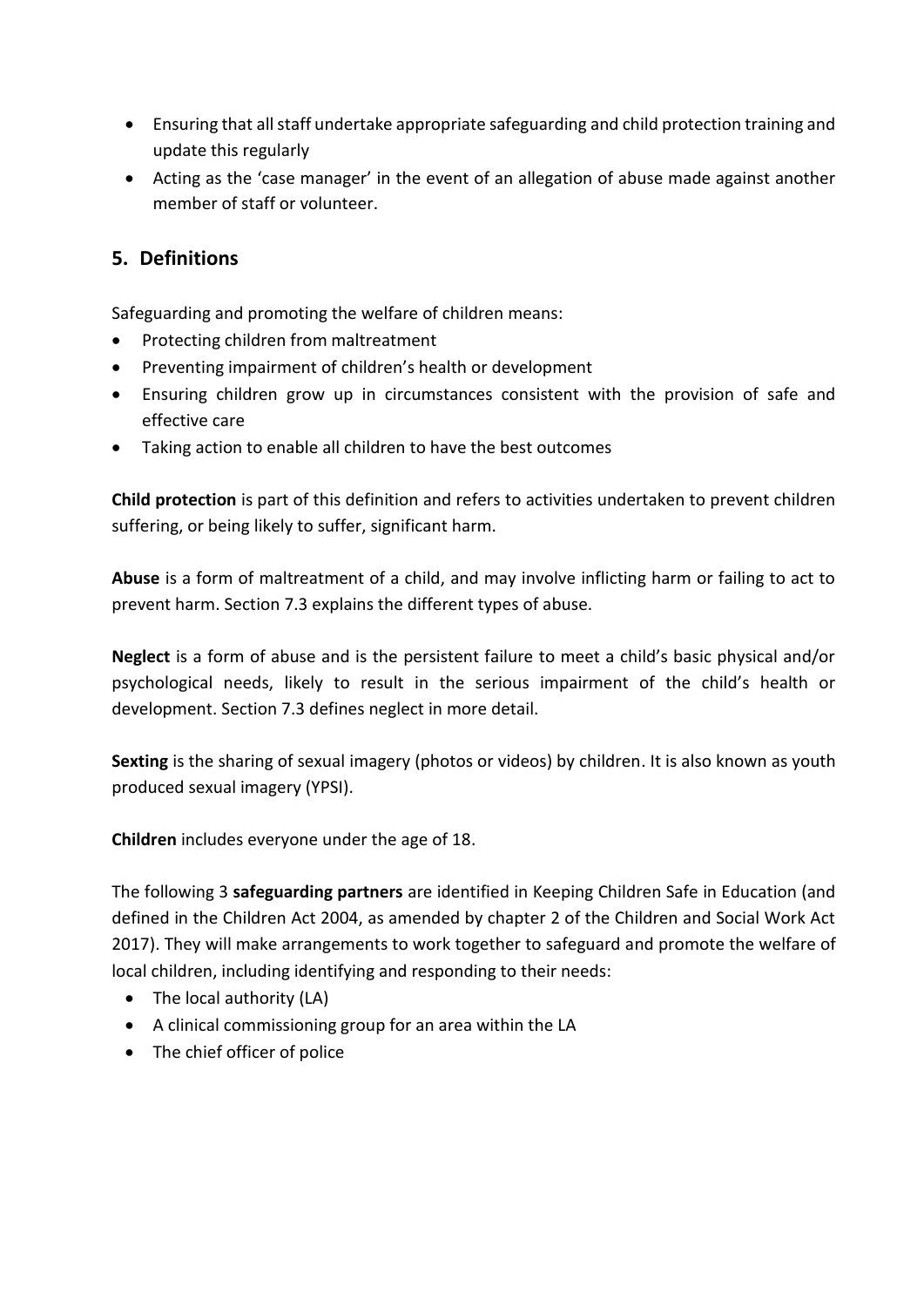# **6. Procedures**

#### 6.1 Record keeping

Poole High School holds records in line with the following schedule.

The school will keep a central register of children for whom there is any concern, this is accessible by the DSL and deputies. This will include all children who are open to: children's social care on a child protection or child in need plan, early help, children open to social care assessment, or other relevant agencies.

The school will keep clear detailed written records of concerns about children (noting the date, event and action taken), even where there is no need to refer the matter to Social Services immediately.

Concerns will be logged in an electronic chronology, the file will be password protected and held in the student's safeguarding electronic file in the W drive. Only DSL trained staff will have permission to access the file. This is in accordance with the school's ICT policy.

When a referral is made, a copy is kept in the student's electronic file in the safeguarding section on the W drive. The referral is logged with the DDSL with responsibility for logging referrals.

When a child moves school, the Year Office will liaise with the DSL to ensure all relevant child protection records are sent to the receiving school or establishment, once the child has gone onto the receiving school roll.

# 6.2 Training

The school will ensure that is has one Designated Safeguarding Lead, who has undertaken as a minimum, the Child Protection DSL training. The training must be updated every two years in accordance with Government guidance.

There will be at least one trained reserve member of staff to act as another point of contact for staff. In addition there will be at least two deputy Designated Safeguarding Leads to ensure all information and records are kept effectively and with ease of access when required.

Pastoral staff with direct supervision of children's welfare will receive child protection training at least every three years.

The school will ensure that all staff are provided with training from the point of their induction, and this will be updated every three years at a minimum using external providers and every year as minimum using internal trainers. Staff will also be regularly updated throughout the year so that they know:

• their personal responsibility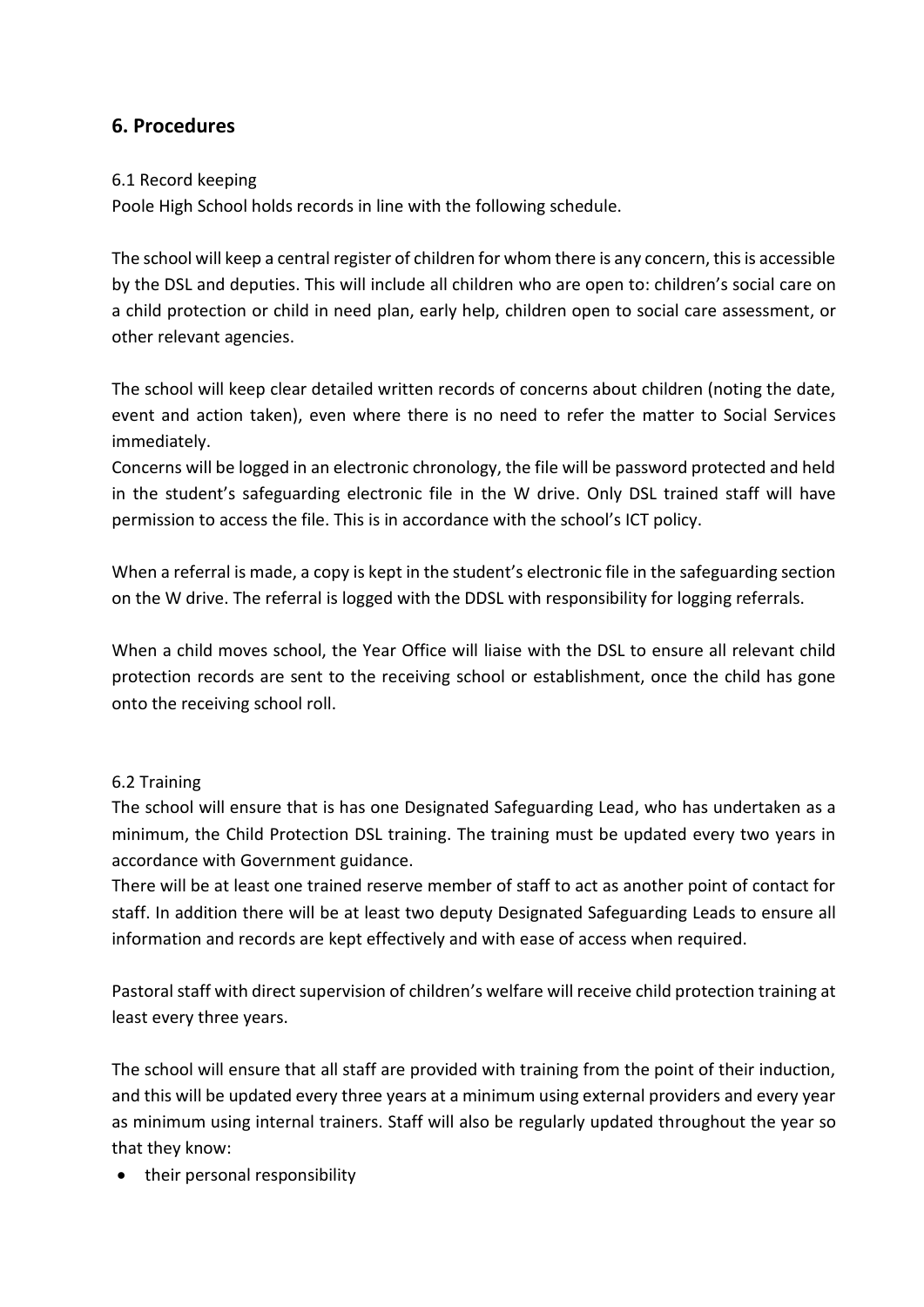- the procedures for safeguarding
- the need to be vigilant in identifying cases of abuse
- how to support and to respond to a child who divulges abuse.

Following induction training, the new member of staff will sign a form in the presence of the trainer, to confirm they have received the Safeguarding induction training and then this paperwork will be kept in their personnel file. Staff will update the log in their personal red safeguarding training folder.

The staffing officer at the school will maintain a Safeguarding training register to record induction training and subsequent Safeguarding training courses thereafter, whether these are internal (INSET) training sessions or external courses.

#### 6.3 Education

The school will ensure all students are fully updated on keeping themselves safe including guidance about where and how to reports any concerns.

Information will be available in tutor period, assemblies, PSHE and collapsed periods of delivery. Additionally, information is available on the school website.

Students will have the opportunity to reflect on whom they might go to when concerned and they will record this in their planner.

Safeguarding reps will be elected in year groups to ensure we hear the student voice in decisions on safeguarding education.

#### 6.4 Communication

The school will ensure that the safeguarding statement (including photographs of the relevant Designated Safeguarding Lead and deputies) is placed in every office and classroom.

All visitors to school are required to read the safeguarding statement at reception and sign in.

All staff and visitors are required to wear a lanyard at all times.

#### **External Agencies**

The school will ensure good communication, working practices, and high levels of contact with relevant agencies. It will co-operate, as required, with their enquiries regarding child protection matters including attendance and written reports at strategy meetings, initial case conferences, core groups, child protection review conferences and any other professionals meeting.

Our Partner Agencies include: Social Care, Early Help (EHAP), Health (including School Nursing Team, Hospital, Consultants), CAMHS, YADAS, Targeted Youth Workers, Police, Youth Offending Team.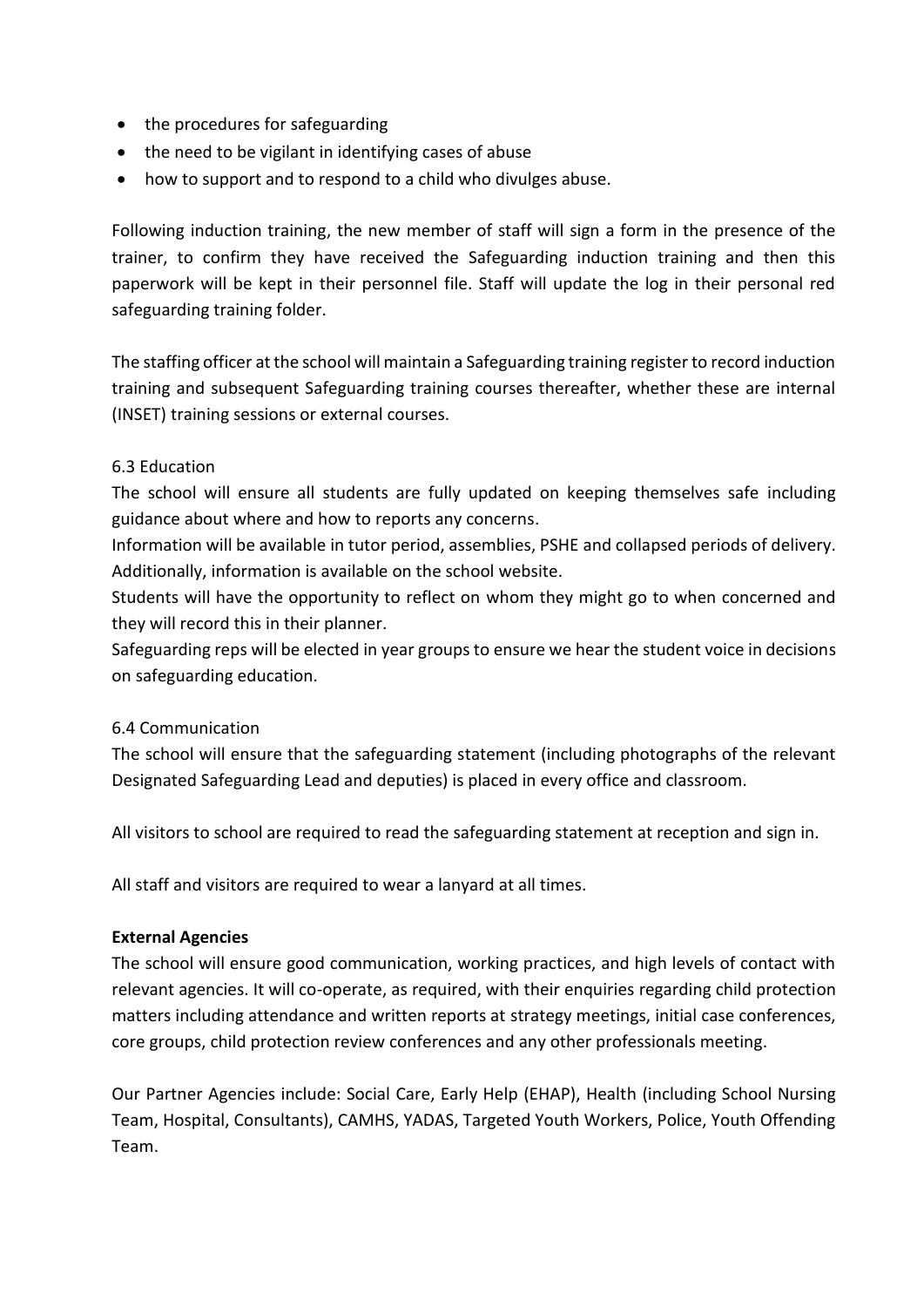The DSL will notify the MASH (Multi Agency Safeguarding Hub) team if there is a concern that a child is being abused or when a disclosure is made that has been reported to staff, where the school professional has made initial enquiries and discussed the concerns with a staff member who has undergone child protection training. This referral will happen on the same working day as the incident comes to light. If the situation does not appear to improve, the DSL should press for re-consideration. If there is, a difference of opinion with another agency the LSCB Escalation policy should be used

# [http://pandorsetscb.proceduresonline.com/chapters/p\\_escalation\\_pol.html](http://pandorsetscb.proceduresonline.com/chapters/p_escalation_pol.html)

The referral made will have a response from MASH within one working day. If this does not happen this must be brought to the attention of the DSL who will query.

Referral to other services that do not receive a response within one working week must be brought to the attention of the DSL who will query.

In the case of child protection conferences, strategy meetings or other external agency meetings the pastoral lead attending the meeting will ensure that all time lines and actions are recorded and followed after said conference. These should be recorded on the meeting log stored in the child's electronic safeguarding folder on the W drive.

Discussions around what referrals are appropriate will be known as and recorded as "in principle" discussions. These will always include three staff members, one of which should be a member of the senior leadership team who is child protection trained.

Where the head teacher should have to exclude a student on the child protection register (whether fixed term or permanently), a discussion with the DSL will be held to ensure safe supervision.

Contact will be made at the earliest opportunity by appropriately trained staff (where possible). This should always be on the same day for any significant concern. No child should be allowed home until such time as it is considered safe for this to happen. Where no trained child protection person is available e.g. an incident that occurs outside of school time, and the child is seen to be at risk, it is the member of staff's responsibility to report this to the MASH. The Safeguarding Lead should be informed of this as a matter of urgency.

The school also keeps an up to date list of all the agencies who may be able to support a child in difficulty, need or at risk of exclusion.

# **Parents**

We are committed to working with parents positively, openly and honestly. We respect parents' rights to privacy and confidentiality and will not share sensitive information until we have permission or it is necessary to do so to protect a child.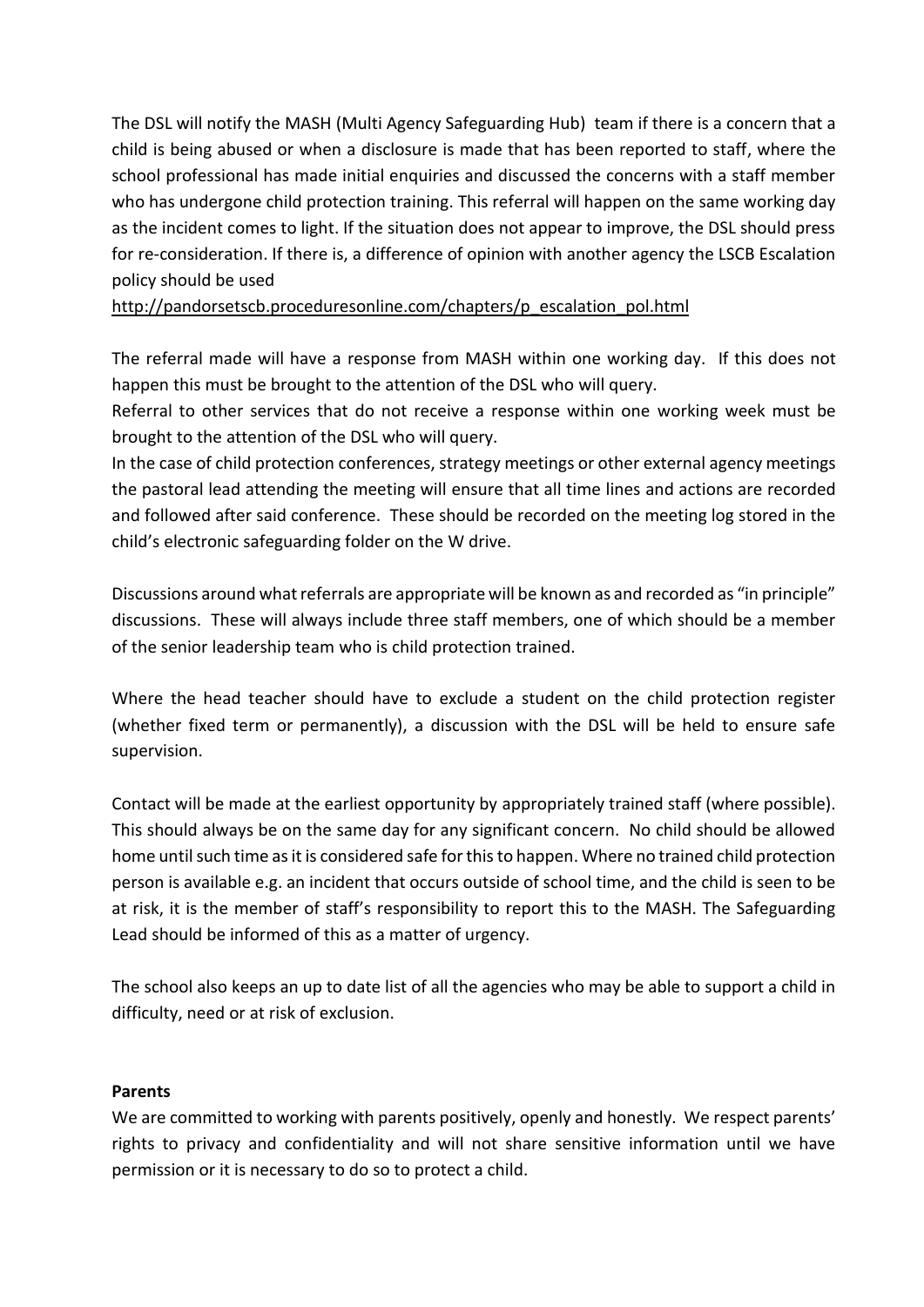Where appropriate, we will discuss any concerns about a child with the child's parents. The DSL will normally do this in the event of a suspicion or disclosure.

Other staff will only talk to parents about any such concerns following consultation with the DSL. If we believe that notifying the parents would increase the risk to the child, we will discuss this with the local authority children's social care team before doing so.

In the case of allegations of abuse made against other children, we will normally notify the parents of all the children involved.

# 6.5 Safer working practices

This code of conduct for keeping children safe applies to all staff and visitors, in any capacity, in their dealings with all students of Poole High School.

Under the terms of section 42 of the Sexual Offences Act 2003, all persons in positions of trust, but in this policy specifically staff of Poole High School, must avoid putting themselves at risk of allegations of abusive or unprofessional conduct. This is also stated in the school's Code of Conduct, section 1:3.

In order for staff to stay safe and allegation free they are requested to adhere to the following:

- Ensure you have no inappropriate physical contact with learners;
- Do not engage in personal contact with learners-via any media, such as: mobile phones, texting, the internet (including private e-mail), chat rooms, social networks and the like;
- Only use school email, google classroom and the school texting service to contact students;
- Never take photographs of students on your personal equipment;
- Never give your personal contact details to a student;
- Ensure you are always clearly visible when meeting with, or teaching students;
- Do not act in any way that seriously demean or undermine pupils, their parents or carers, or colleagues;
- Inform the school of any situation in which you regularly have out of school contact with a student of Poole High School e.g. at church, at a sporting club or through personal friendships;
- Ensure you are aware of our school's Safeguarding Policy, Staff Code of Conduct document and Whistleblowing Procedure to protect yourself fully.
- If you become concerned or are in doubt about your contact with a student being misconstrued, contact the DSL or deputies.

# 6.6 DSL Cover

There are 5 deputy DSLs in the team and we ensure that there are 2 on site at a minimum during school hours in term time. There are always members of staff available to handle safeguarding issues in school. The following indicates the level at which safeguarding matters are dealt with.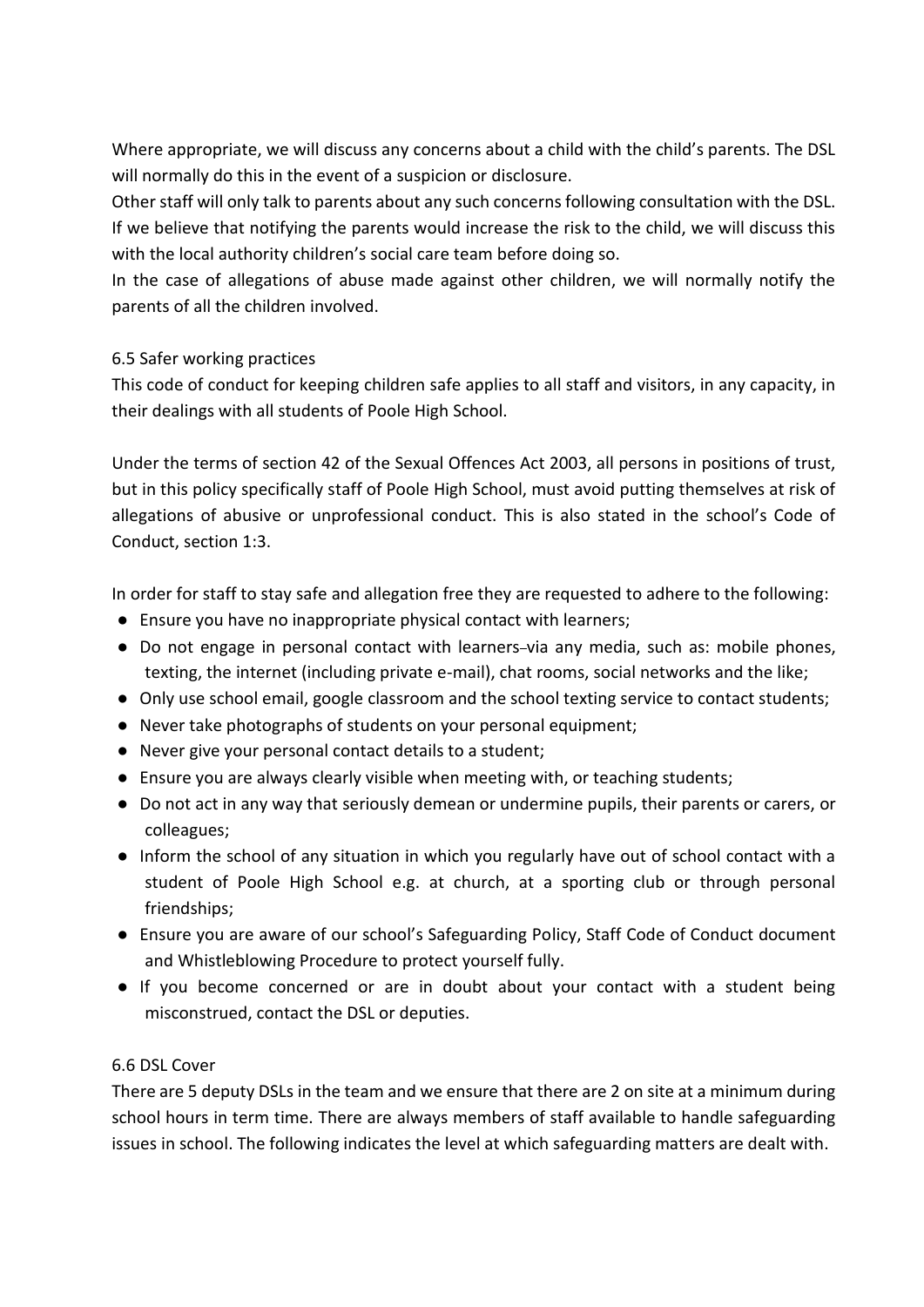Responding to Allegations or Concerns about Staff or Volunteers

- Rigorous safe recruitment and selection procedures and adhering to the school's code of conduct and safer practice guidance is vital to limit allegations against or concerns about staff or volunteers. However, if a member of staff has any reason to believe that another adult in school has acted inappropriately or abused a child or young person, they will take action by reporting to the Headteacher, Designated Safeguarding Lead or Senior safeguarding Lead. It is essential that any allegation of abuse made against a teacher or other member of staff or volunteer in a school or college is dealt with very quickly, in a fair and consistent way that provides effective protection for the child and, at the same time supports the person who is the subject of the allegation.
- If the allegation/concern is about the Headteacher, it will be discussed with the Chair of Governors or the Local Authority Designated Officer (LADO).
- Any report of concern about the behaviour of a member of staff or allegation of abuse against a member of staff must immediately be reported to the Headteacher who will refer to the appropriate Local Authority Designated Officer (LADO) :

BCP LADO: John McLaughlin (01202 714677) Laura Baldwin (01202) 456708 or 07384 908067

- Keeping Children Safe in Education 2020 part 4, "Allegations of abuse made against teachers and other staff including supply teachers and volunteers" along with Pan-Dorset Safeguarding Children Partnership procedures will be followed for both the investigation and support for the member of staff.
- School staff are aware of the schools whistle blowing policy and Senior members of staff with responsibility for safeguarding have been made aware of the NSPCC whistle blowing helpline [https://www.nspcc.org.uk/what-you-can-do/report-abuse/dedicated](https://www.nspcc.org.uk/what-you-can-do/report-abuse/dedicated-helplines/whistleblowing-advice-line/)[helplines/whistleblowing-advice-line/](https://www.nspcc.org.uk/what-you-can-do/report-abuse/dedicated-helplines/whistleblowing-advice-line/)

# **7. Recognising Issues**

7.1 Supporting students with SEND

We recognise that pupils with special educational needs (SEN) and disabilities can face additional safeguarding challenges. Additional barriers can exist when recognising abuse and neglect in this group, including:

- Assumptions that indicators of possible abuse such as behaviour, mood and injury relate to the child's disability without further exploration
- Pupils being more prone to peer group isolation than other pupils
- The potential for pupils with SEN and disabilities being disproportionally impacted by behaviours such as bullying, without outwardly showing any signs
- Communication barriers and difficulties in overcoming these barriers

#### 6.7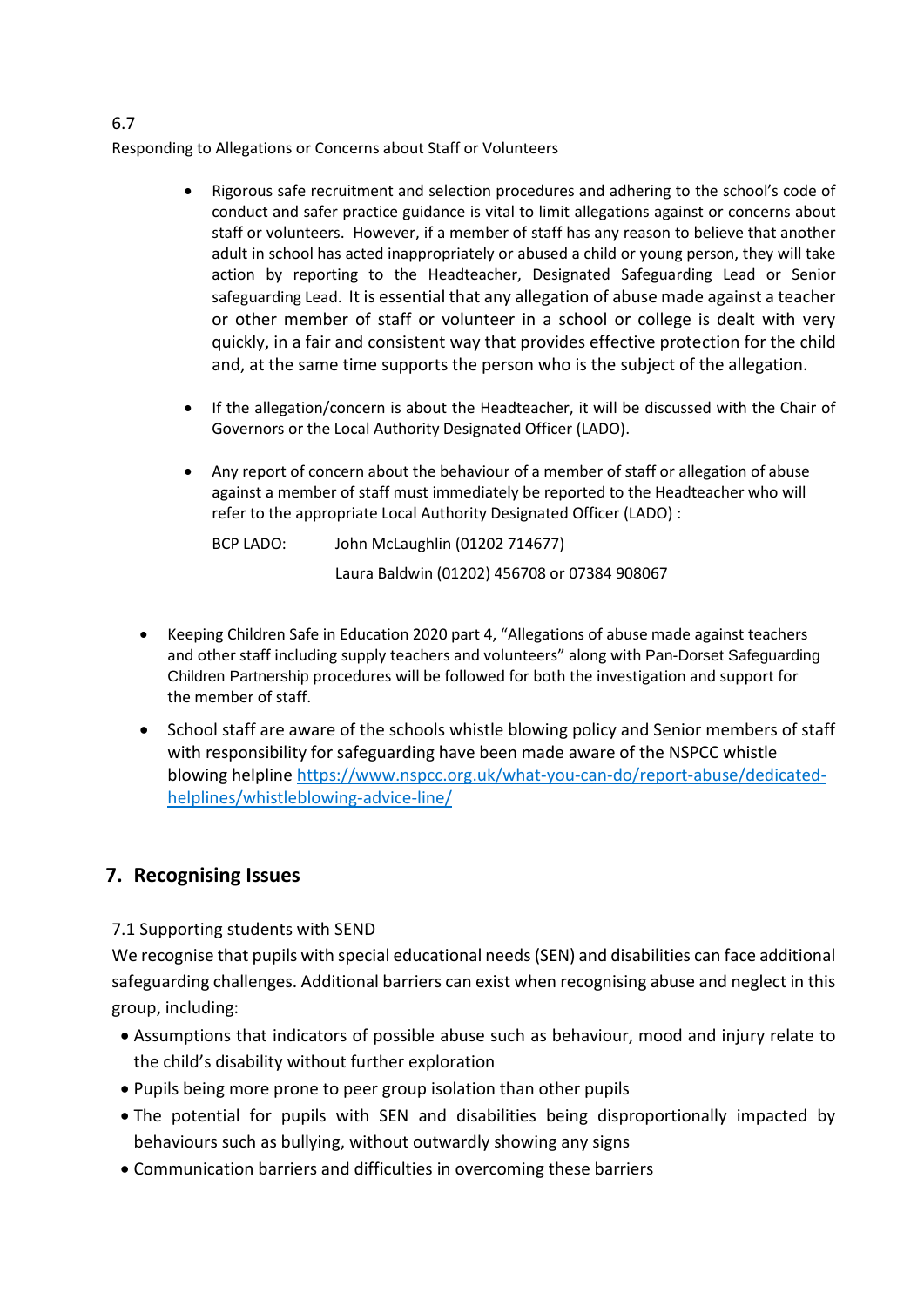# 7.2 Abuse

Abuse, including neglect, and safeguarding issues are rarely standalone events that can be covered by one definition or label. In most cases, multiple issues will overlap.

**Physical abuse** may involve hitting, shaking, throwing, poisoning, burning or scalding, drowning, suffocating or otherwise causing physical harm to a child. Physical harm may also be caused when a parent or carer fabricates the symptoms of, or deliberately induces, illness in a child.

**Emotional abuse** is the persistent emotional maltreatment of a child such as to cause severe and adverse effects on the child's emotional development. Some level of emotional abuse is involved in all types of maltreatment of a child, although it may occur alone. Emotional abuse may involve:

- Conveying to a child that they are worthless or unloved, inadequate, or valued only insofar as they meet the needs of another person
- Not giving the child opportunities to express their views, deliberately silencing them or 'making fun' of what they say or how they communicate
- Age or developmentally inappropriate expectations being imposed on children. These may include interactions that are beyond a child's developmental capability, as well as overprotection and limitation of exploration and learning, or preventing the child participating in normal social interaction
- Seeing or hearing the ill-treatment of another
- Serious bullying (including cyberbullying), causing children frequently to feel frightened or in danger, or the exploitation or corruption of children

**Sexual abuse** involves forcing or enticing a child or young person to take part in sexual activities, not necessarily involving a high level of violence, whether or not the child is aware of what is happening. The activities may involve:

- Physical contact, including assault by penetration (for example rape or oral sex) or nonpenetrative acts such as masturbation, kissing, rubbing and touching outside of clothing
- Non-contact activities, such as involving children in looking at, or in the production of, sexual images, watching sexual activities, encouraging children to behave in sexually inappropriate ways, or grooming a child in preparation for abuse (including via the internet) Sexual abuse is not solely perpetrated by adult males. Women can also commit acts of sexual abuse, as can other children. When this is perpetrated by other children is can be referred to as peer on peer.

**Neglect** is the persistent failure to meet a child's basic physical and/or psychological needs, likely to result in the serious impairment of the child's health or development. Neglect may occur during pregnancy as a result of maternal substance abuse.

Once a child is born, neglect may involve a parent or carer failing to: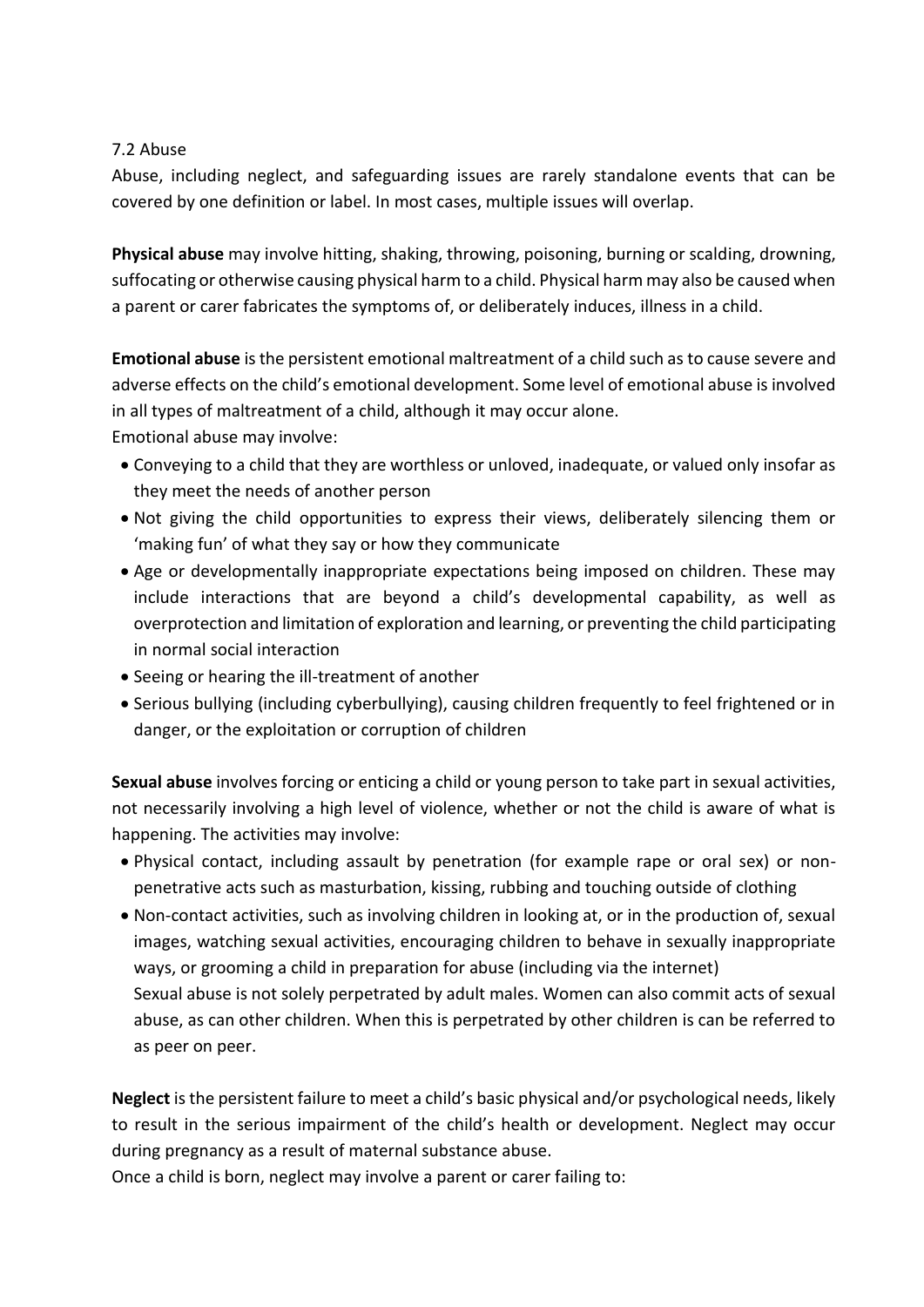- Provide adequate food, clothing and shelter (including exclusion from home or abandonment)
- Protect a child from physical and emotional harm or danger
- Ensure adequate supervision (including the use of inadequate care-givers)
- Ensure access to appropriate medical care or treatment It may also include neglect of, or unresponsiveness to, a child's basic emotional needs.

#### 7.3 Criminal Exploitation

Criminal exploitation includes county lines but also includes children coerced or exploited into criminal activity, this could be by a peer or adult. The school has been involved in the local police initiative in raising awareness of these areas as well as the threat posed by gangs and youth violence. The pastoral system is vigilant to this and aware of the possible social issues it presents. As a school we are aware of the government guidelines, and staff can refer to the following link for advice on preventing and dealing with gang violence:

[https://www.gov.uk/government/uploads/system/uploads/attachment\\_data/file/418131/Prev](https://www.gov.uk/government/uploads/system/uploads/attachment_data/file/418131/Preventing_youth_violence_and_gang_involvement_v3_March2015.pdf) enting youth violence and gang involvement v3 March2015.pdf

Where we are concerned that a student is at risk of exploitation we work with local partner agencies to risk assess the student and provide support to reduce the risk.

# 7.4 Child Sexual Exploitation

The school works closely with CYPSC the Police and parents to identify and reduce the risk to young people vulnerable to CSE and put in mechanisms of support to decrease the risk of sexual exploitation. The school follows the Pan Dorset guidance by using the CSE risk assessment matrix to identify students at risk. Pastoral staff have received training on using CSE matrix. It also liaises closely with the Police to highlight risky behaviour of individuals and groups by using the CSE information sharing report which is sent directly to police intelligence. Close liaison and intelligence sharing will be maintained with the local authority around students discussed at the Pan Dorset CSE intelligence meeting where students at high risk are discussed and appropriate support is put in place. Relevant staff are informed of students who are victims of CSE and support is put in place for students as per guidance from Pan Dorset. Staff are regularly updated with signs and symptoms of CSE and students are informed how to keep themselves safe through PSHE, outside speakers and the pastoral system*.* Awareness is raised with parents and advice is provided through regular communication with pastoral staff.

# 7.5 Children Missing Education

Registers are taken promptly by staff and monitored by the attendance officer and Progress leader in the first instance.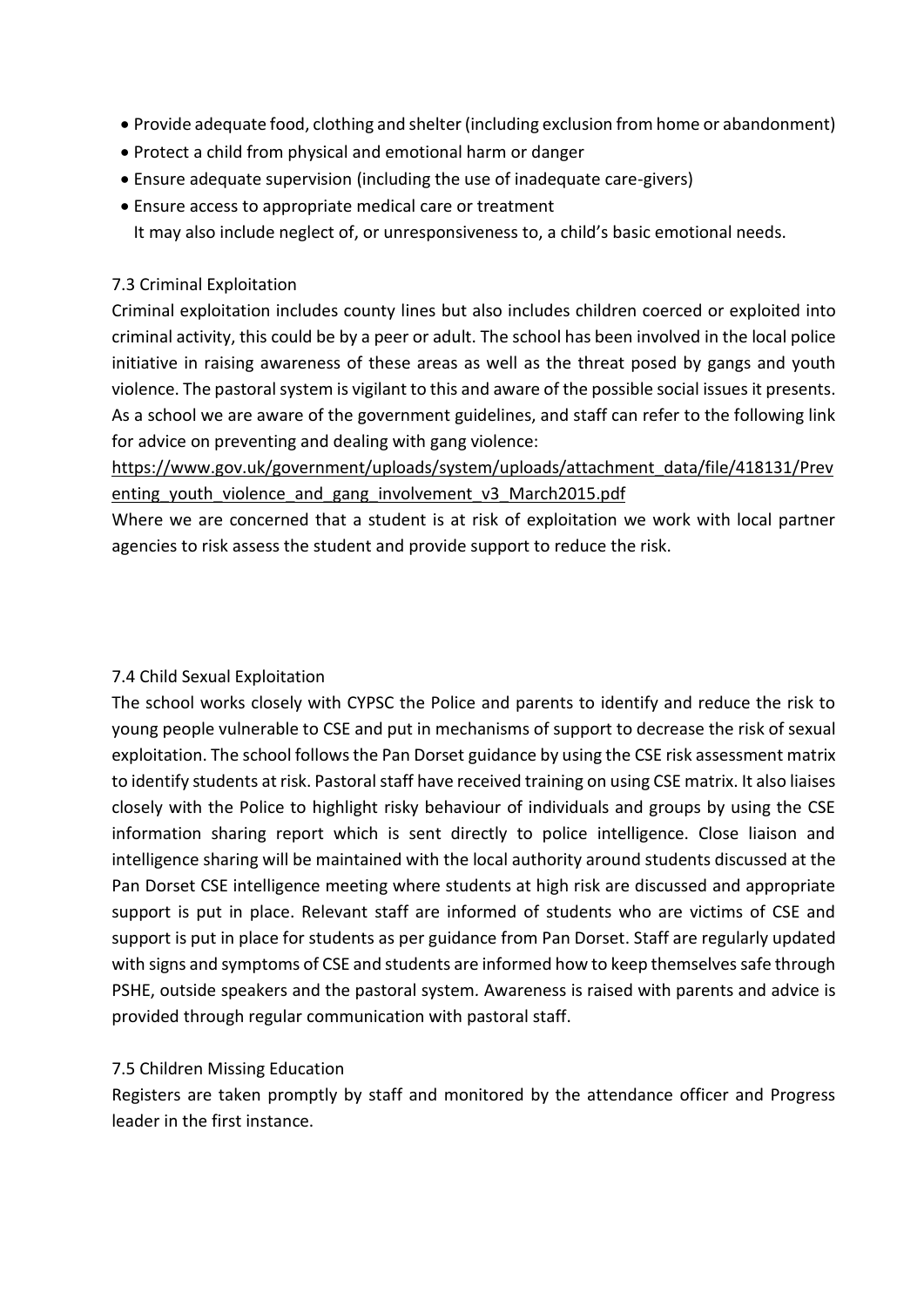Children missing in education are at significant risk of underachieving, being victims of harm, exploitation or radicalisation and becoming NEET (not in education, employment or training) later in life.

After reasonable attempts have been made to contact the family, the school will follow the Pan Dorset procedure and refer to the Local Authority.

# 7.6 Domestic Violence

This school receives information from the police to alert the Designated Safeguarding Lead in the school when there has been an incident of domestic abuse in a household where a pupil lives. We are not informed of the detail of the incident, only that one has occurred. This allows us to monitor and support the pupil. If we have additional concerns we will discuss the need for further safeguarding actions with Social Care. This information would only be shared with other staff on a restricted need to know basis i.e. those who are immediately responsible for the pupil's welfare such as the Head of Year or Progress Leader. Where a multi-agency risk assessment conference (MARAC) occurs the school may be asked for information and appropriate school related information may be shared with the school after the meeting.

# 7.7 Drugs

The discovery that a young person is using illegal drugs or reported evidence of their drug use is not necessarily sufficient in itself to initiate child protection proceedings but the school will consider such action when appropriate. Specifically when there is evidence or reasonable cause to believe:

- the young person's drug misuse may cause him or her to be vulnerable to other abuse such as sexual abuse
- that the student's drug-related behaviour is a result of abusing or endangering pressure or incentives from others, particularly adults
- the misuse is suspected of being prompted by serious parent/ carer drug misuse.
- In general we would look to discuss issues with the parents and look to make a referral to YADAS with the students agreement.

# **Parents**

Further enquiries and or further action will be taken when the school receives reliable information about drug and alcohol abuse by a child's parents/carers in the following circumstances:

- the parental misuse is regarded as problematic (i.e. multiple drug use including injection).
- a chaotic and unpredictable home environment exists which can be attributed to drug or alcohol misuse.
- children are not being provided with acceptable or consistent levels of social and health care.
- children are exposed to criminal behaviour.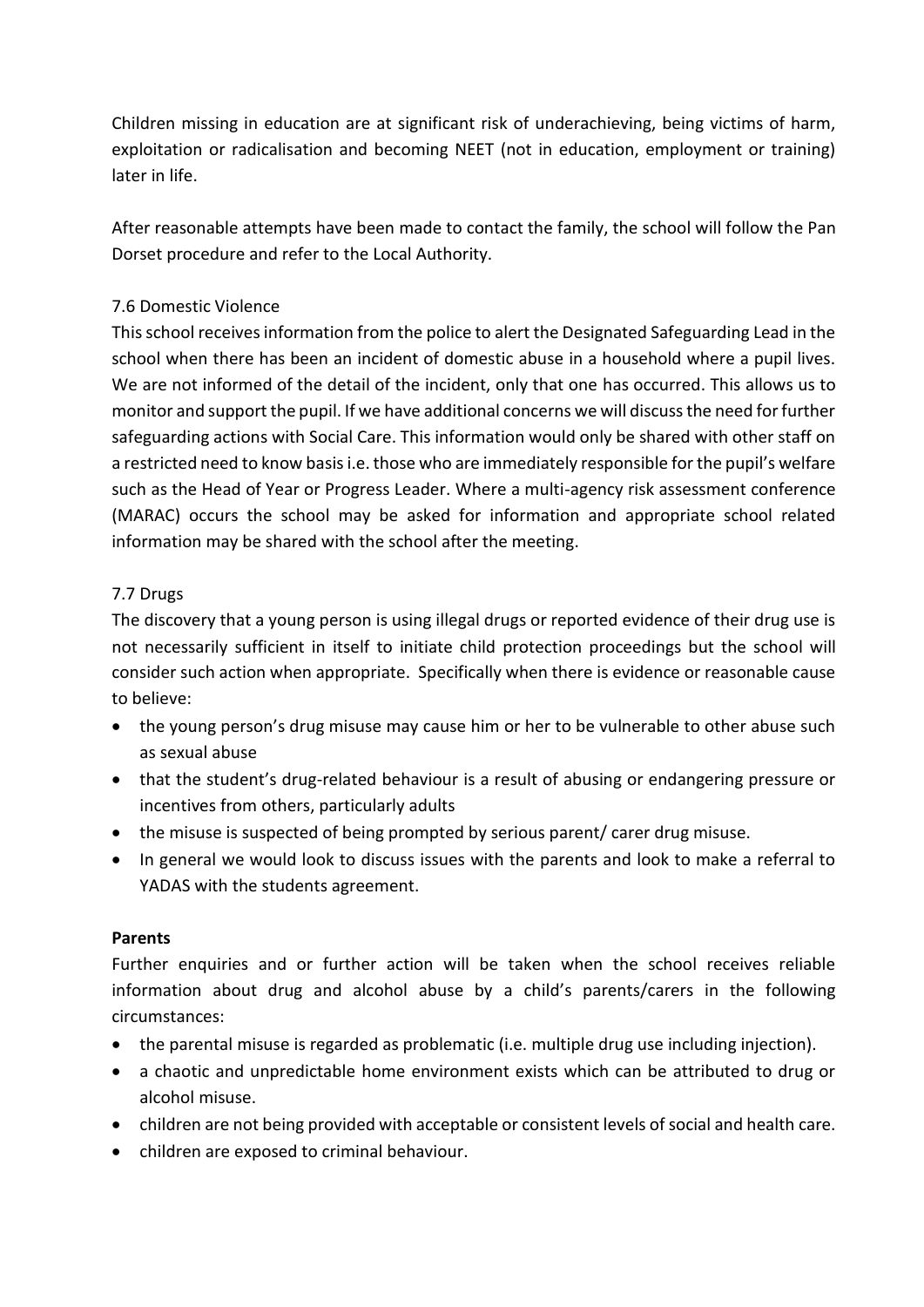• children have a particular health or welfare need that may not be fully met as a result of substance misuse by parents/carers.

After discussion with outside agencies, parents and the student a referral to EDAS may be made.

# 7.8 E-safety

The aim of Poole High School's E-Safety policy is to ensure that the school has an overarching policy, which promotes the benefits of e-learning, but also highlights the school's commitment to promoting and safeguarding the welfare of all pupils.

Poole High School will ensure that the following elements are in place as part of its safeguarding responsibilities to pupils:

- a list of authorised persons who have various responsibilities for E-safety
- a range of policies including acceptable use policies that are frequently reviewed and updated
- information to parents that highlights safe practice for children and young people when using the internet and other digital technologies
- adequate training for staff and volunteers
- adequate supervision of pupils when using the internet and digital technologies
- education that is aimed at ensuring safe use of internet and digital technologies
- a reporting procedure for abuse and misuse, located on Calcium

# 7.9 Fabricated and Induced Illness

The school will review the attendance of every student on a regular basis (usually weekly). Where attendance is of concern (below 92%) we will ask parents to provide medical evidence of illness. We will work closely with students, parents and outside agencies to try to raise the attendance rate of the student. Where a pattern of poor attendance arises, we will liaise with medical services to ensure that the illnesses are genuine and do not suggest a safeguarding concern.

Staff are asked to be vigilant of any conversations between students, which indicate that absences might not be genuine. These should be reported to the Pastoral Office at the earliest opportunity.

# 7.10 Female Genital Mutilation

FGM is illegal. The school has a responsibility to:

- Ensure any known cases of FGM are reported directly to the police
- Ensure that students' awareness of forced marriage and FGM is raised through the academic and PSHCE curriculum
- Ensure that staff are aware of warning signs and know what to look for and who to report to
- Ensure that staff are aware that FGM usually happens at a younger than secondary school age, but they should still report it if they hear/believe that a girl has experienced it in the past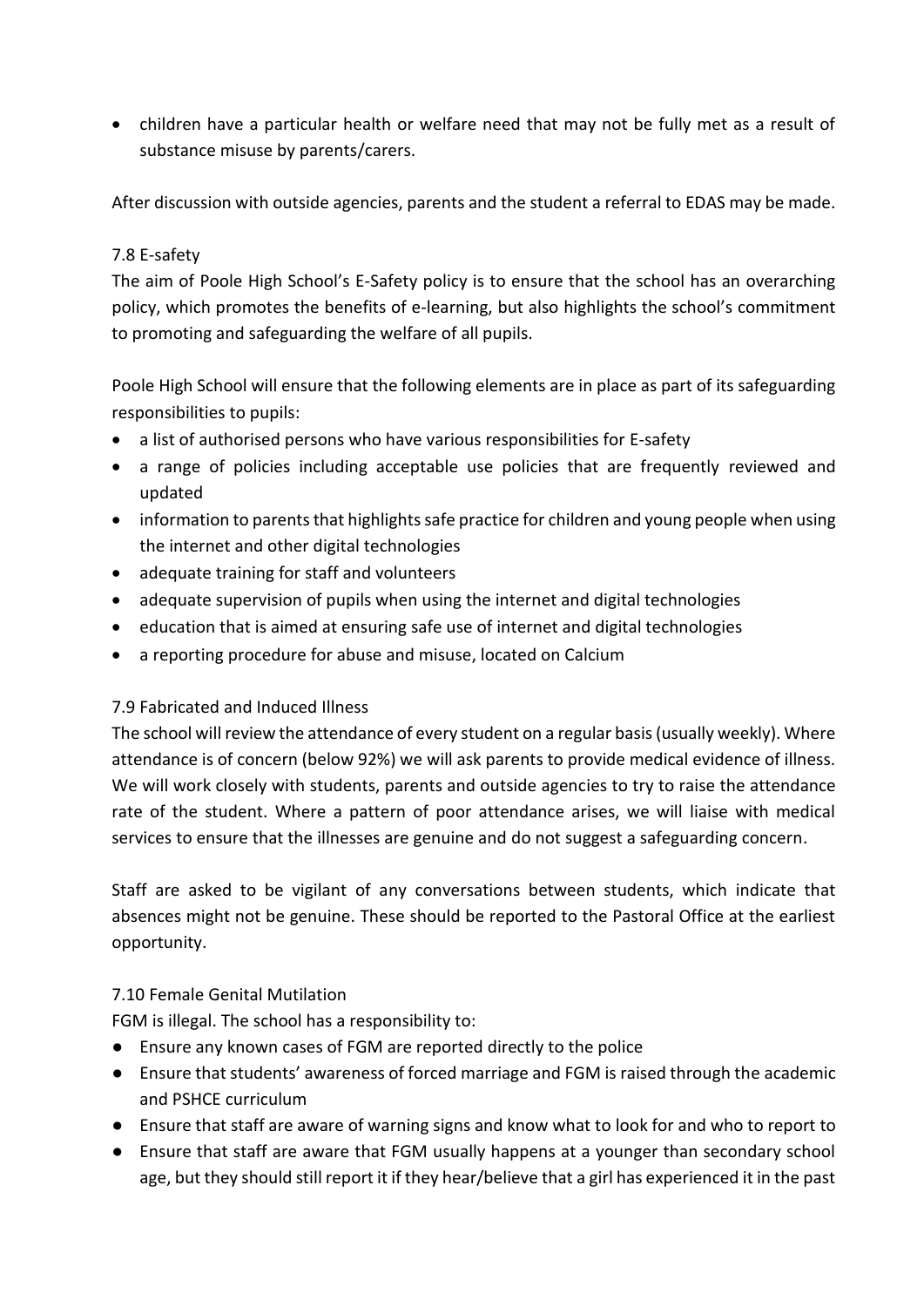- Ensure that students know who to speak to if they are experiencing this or believe that they are at risk
- Ensure that staff are aware of the risk factors
- Ensure that staff understand that the safety and welfare of the child is paramount and professionals should not be deterred from protecting vulnerable children by fears of being branded 'racist' or 'discriminatory'
- Ensure that the school shares information with social care or the police if staff are worried about someone who is at risk of FGM or forced marriage. It is then their responsibility to investigate and protect any young people involved

# 7.11 Honour-based violence

So-called 'honour-based' violence (HBV) encompasses incidents or crimes committed to protect or defend the honour of the family and/or community, including FGM, forced marriage, and practices such as breast ironing.

Abuse committed in this context often involves a wider network of family or community pressure and can include multiple perpetrators.

All forms of HBV are abuse and will be handled and escalated as such. All staff will be alert to the possibility of a child being at risk of HBV or already having suffered it. If staff have a concern, they will speak to the DSL, who will activate local safeguarding procedures.

# 7.12 Peer-on-peer abuse, including sexting

The school recognises that student's behaviour can be deemed as abusive towards their peers and that peer on peer abuse can occur. Abuse can be considered abusive if there is a large imbalance of power between young people, the perpetrator has tried to repeatedly harm one or more than one child or there are concerns around the alleged perpetrator's intentions.

Incidents in school are managed with the DSL and we regularly use risk assessments in these cases.

If an allegation is made that inappropriate images have been sent, staff should NOT examine mobile phones, cameras, computers or any other devices in order to ascertain whether such images have been stored on them. This matter should be referred directly to the following designated staff:

| Images of male pupils   | Mr A Bousfield and Mr S Bury   |  |
|-------------------------|--------------------------------|--|
| Images of female pupils | Mrs S Orchard and Ms J Bethell |  |

Images involving both female and male students will be viewed jointly by a male and female member of staff.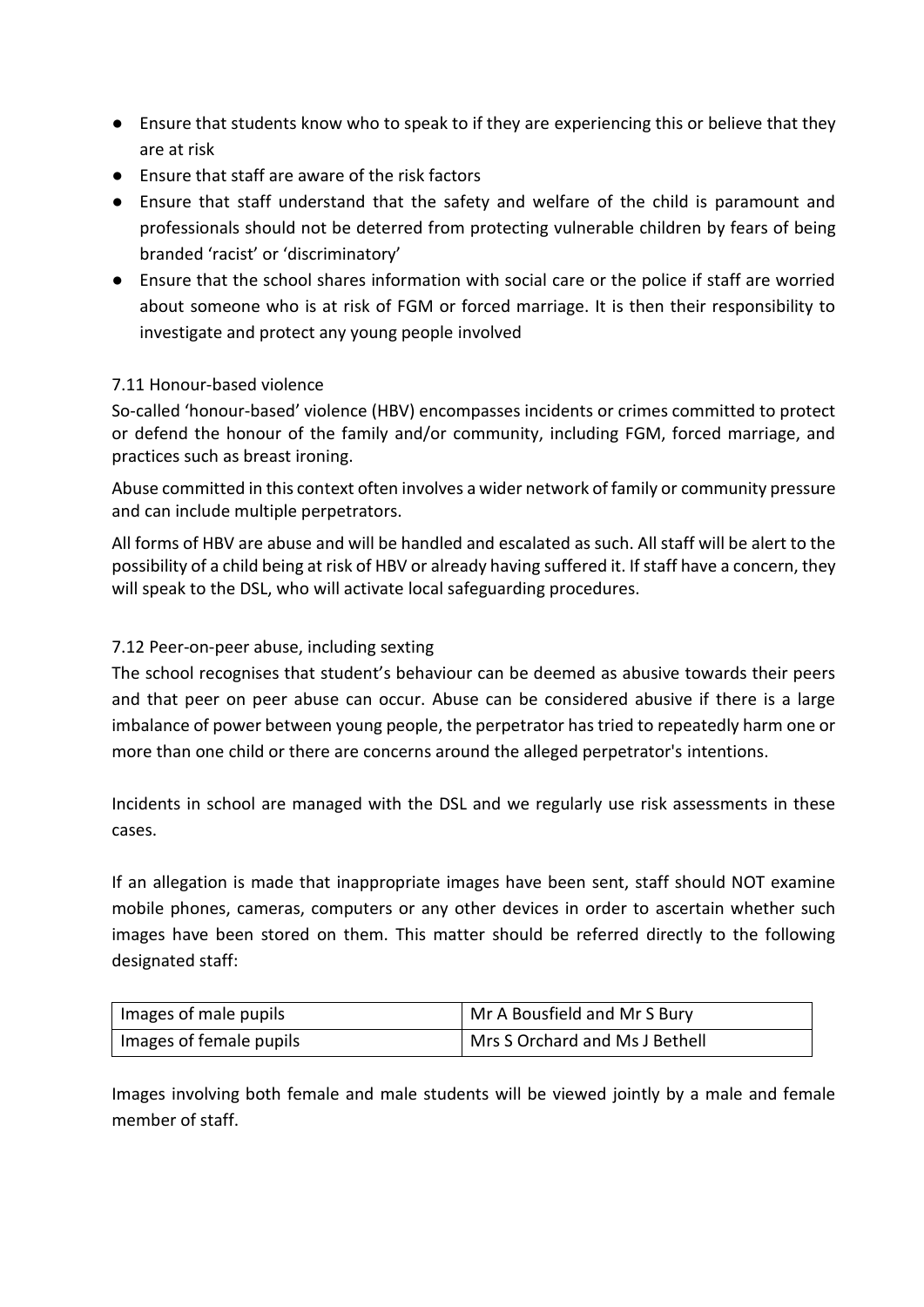These staff will then be responsible for referring any concerns onto agencies such as the Police, the MASH and SSCT.

# 7.13 The Prevent Duty

A radicalisation process includes exposure of an individual to extremist viewpoints that may eventually influence the person to carry out an act of violent extremism or terrorism. This could take weeks, months or even years.

The school will respond to The Prevent duty by ensuring there is a Prevent lead, constantly assessing the risk of students' potential to be radicalised, monitor and filter access to websites and online information that could be extremist and ensure staff are trained through updates, WRAP courses and online support. Any students who cause concerns may be referred to the MASH, police or Channel programme. 'Channel' is a multi-agency approach to safeguarding those at risk of radicalisation. It has 3 tiers (tier 1- high priority areas, tier 2- lower risk, Tier 3 lowest). Bournemouth is a Tier 2 priority area, as such it is important for all staff to be aware of the risk factors, reporting concerns to the Safeguarding Lead.

**Extremism** is defined in the 2011 Prevent strategy as vocal or active opposition to fundamental British values, including democracy, the rule of law, individual liberty and mutual respect and tolerance of different faiths and beliefs.

**Radicalisation** refers to the process by which a person comes to support terrorism and extremist ideologies associated with terrorist groups.

**British Values** are democracy, rule of law, individual liberty and mutual respect and tolerance of those with different faiths and beliefs.

# **Curriculum**

Poole High School is committed to ensuring that our students are offered a broad and balanced curriculum that aims to prepare them for life in modern Britain. We encourage our students to be inquisitive learners who are open to new experiences and are tolerant of others. Our values support the development of the whole child as a reflective learner within a safe and respectful environment. Teaching the school's core values alongside the fundamental British values supports quality teaching and learning, whilst making a positive contribution to the development of a fair, just and civil society.

# 7.14 Private Fostering

The school is aware of the responsibilities to pass on any possible private fostering arrangement for Local Authority investigation. Families may only allow children to live with close relative such as grandparents and uncles/aunts. The school will always seek clarification of the relationships if children are not with parents. The school will also be vigilant with any long term exchange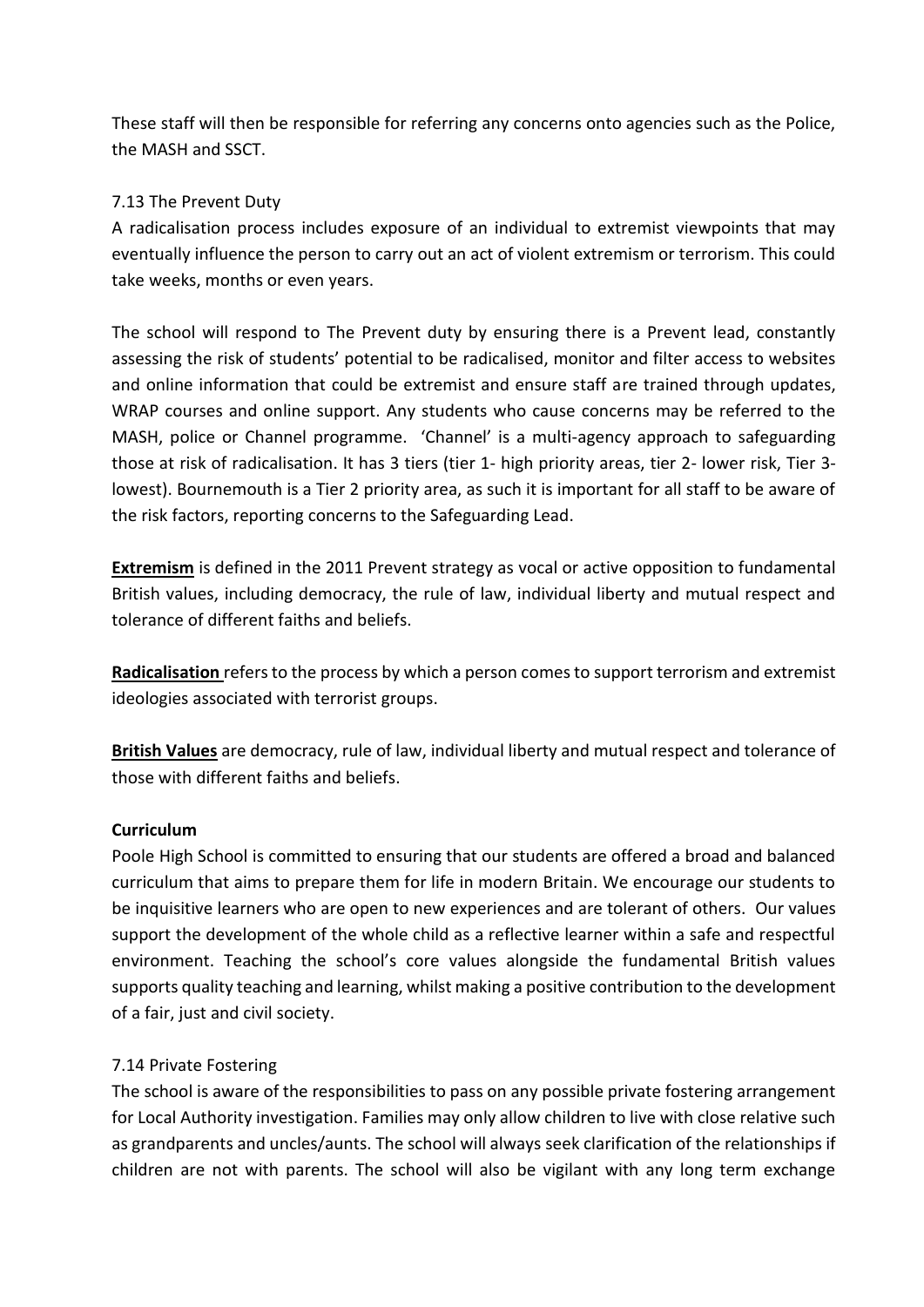students around the need for vetting and barring checks for all over 18 year olds in households. The Local Authority will be consulted in this event.